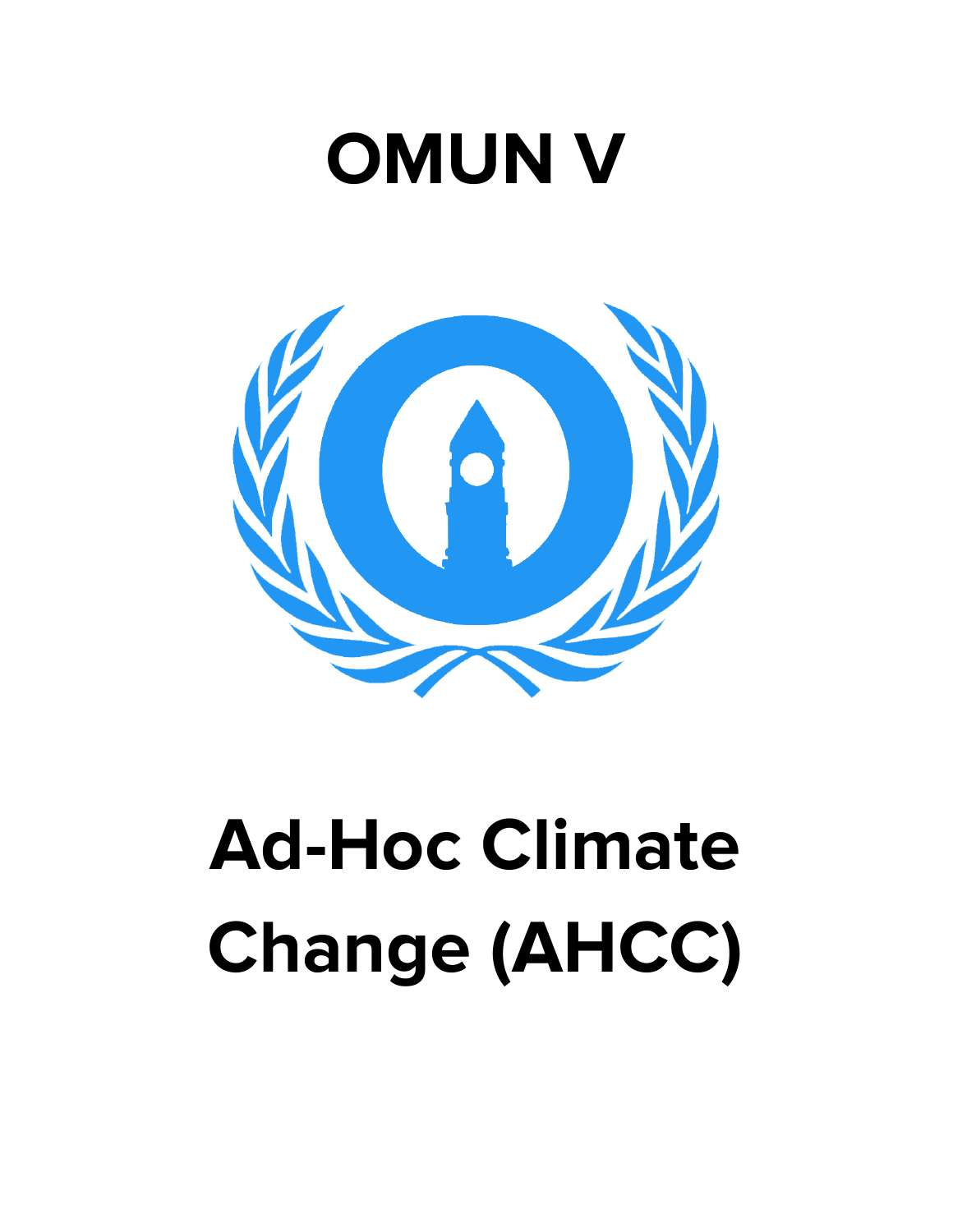

### **Chair Letter**

My esteemed fellow delegates,

I hope you are all excited for OMUN V! My name is Karam Bambawale and I will be your head chair for Ad-Hoc Climate Change this year. I am currently a grade 11 student at UCC and have had the wonderful privilege of being a member of the UCC Model UN team for the past two years, traveling to McGill, Harvard, and sunny California to compete in their world-renowned conferences. Having started my Model UN experience at OMUN, I am stoked to help facilitate an exciting weekend of debate with all of you delegates at the College.

My co-chair for this committee will be Drake Belanger-Polak, who has taken on the daunting task of writing this Background Guide. Drake is a grade 11 student at the College who began his MUN career in Year 8 and is a member of the teams traveling to McGill and Harvard. Drake epitomizes what it means to be a Varsity MUNer, and over 4 years and three OMUNs, has mastered in-room diplomacy among students.

Regarding the scope of this committee, many of you should know that this will not serve as a conventional "Ad-Hoc." Instead, it will take on the format of an ECOSOC, with the potential for crisis-like updates to occur. While our primary topic is Food Insecurity and its impact on the environment, please be mindful that there will be some fun and improvised debate on other causes of climate change in the world today. I would also like to take this opportunity to remind you all that position papers are due the week before our first committee session on Saturday, April 4th, in order to be eligible for committee awards. We urge all delegates to keep position papers around a page in length, but up to 2 pages maximum, and for them to be submitted by email to [adhoccc@omun.ca](mailto:adhoccc@omun.ca). To conclude, in case any of you are wondering what we are looking for from you over the weekend, well, Greta Thunberg said it best: "[We] don't want your hope. [We] don't want you to be hopeful. [We] want you to panic and act as if the [world] is on fire."

If you have any questions or concerns about the conference, please do not hesitate to reach out.

Cheers,

Karam Bambawale & Drake-Belanger Polak Chairs of Ad-Hoc Climate Change, 2020 adhoccc@omun.ca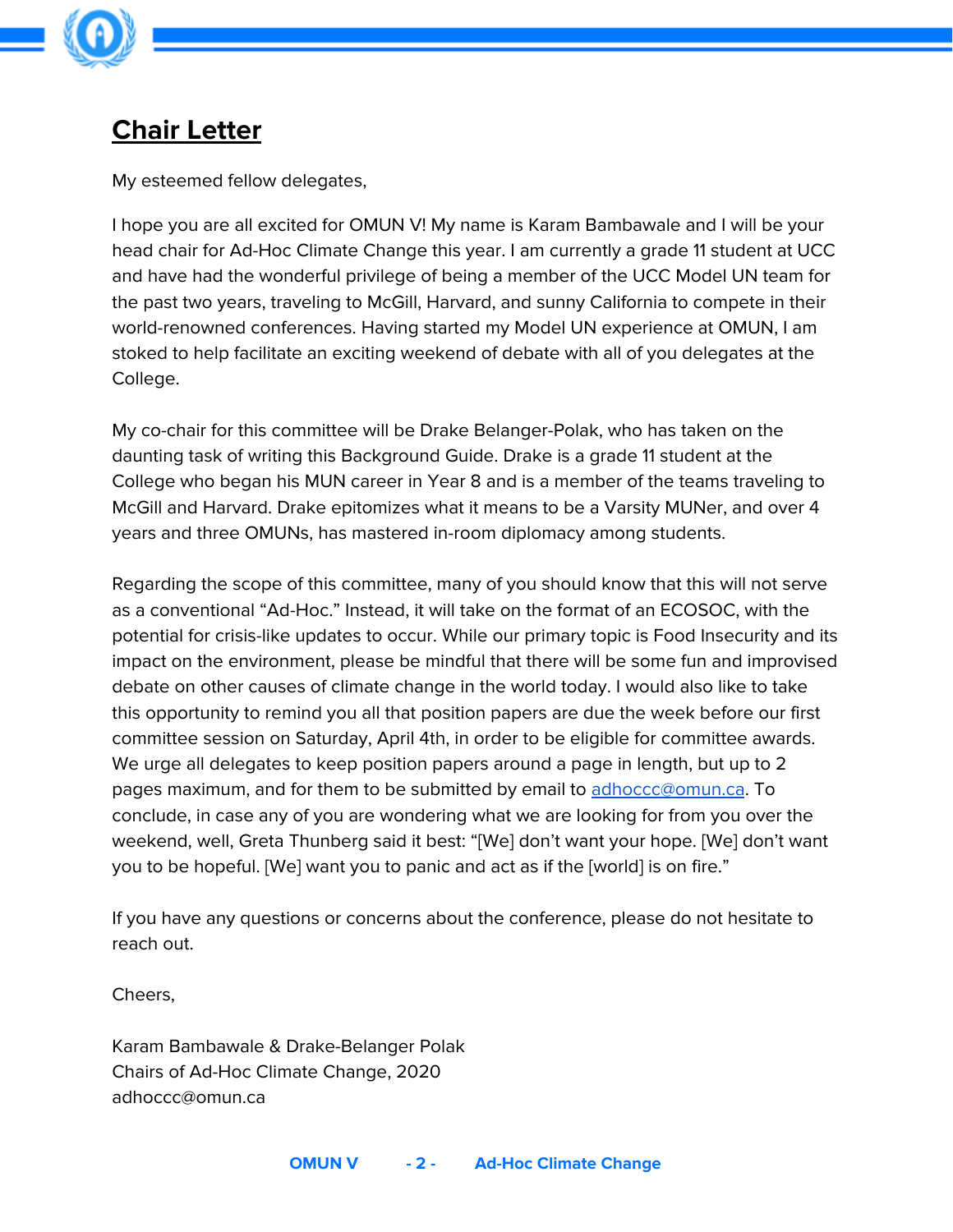

#### **Introduction**

Food insecurity – defined as a situation when people do not have physical, social and economic access to sufficient, safe and nutritious food - can seem like an unrelated issue to climate change. However, environmental factors limit countries' abilities to cultivate and increase the severity of food crises. Namely, climate change is responsible for rising sea levels, land ardification, and longer droughts. If left ignored, climate change will destroy global food supply chains.

As the global population swells, a predicted increase of 1.8 billion by 2050, with growth highlighted in least developed countries, demand for food only increases. Climate Change harms the supply of food while population increases the demand. This problem previously unsolved will only become worse and delegates need to implement effective policies fast.

This committee will be focusing on the connection between Food Insecurity and Climate Change in the short and long term. Although delegates will want to create systems targeting the root cause of climate change, delegates will need to address the impacts of Food Insecurity as well, solving Food Insecurity sustainably.

#### **History of the Committee**

An Ad-Hoc is formed for a special and immediate purpose, without previous planning. Ad-Hocs are a temporary, yet much needed task force. As mentioned in the Chair Letter, please note that this will not serve as a conventional "Ad-Hoc," but rather an ECOSOC with some Ad-Hoc-style debate.

Although this committee will have its own purview, enacting policy and creating recommendations, delegates must not repeat policy already created from these 4 pre-existing committees which already deal with environment and food insecurity related issues. Solutions may include the expansion of policy and delegates will be awarded for working with pre-existing frameworks.

Firstly, the World Food Program, WFP, acts as an " emergency assistance, relief and rehabilitation, development aid and special operations. Two-thirds of our work is in conflict-affected countries where people are three times more likely to be undernourished than those living in countries without conflict." The WFP places an importance on nutrition for children and mothers.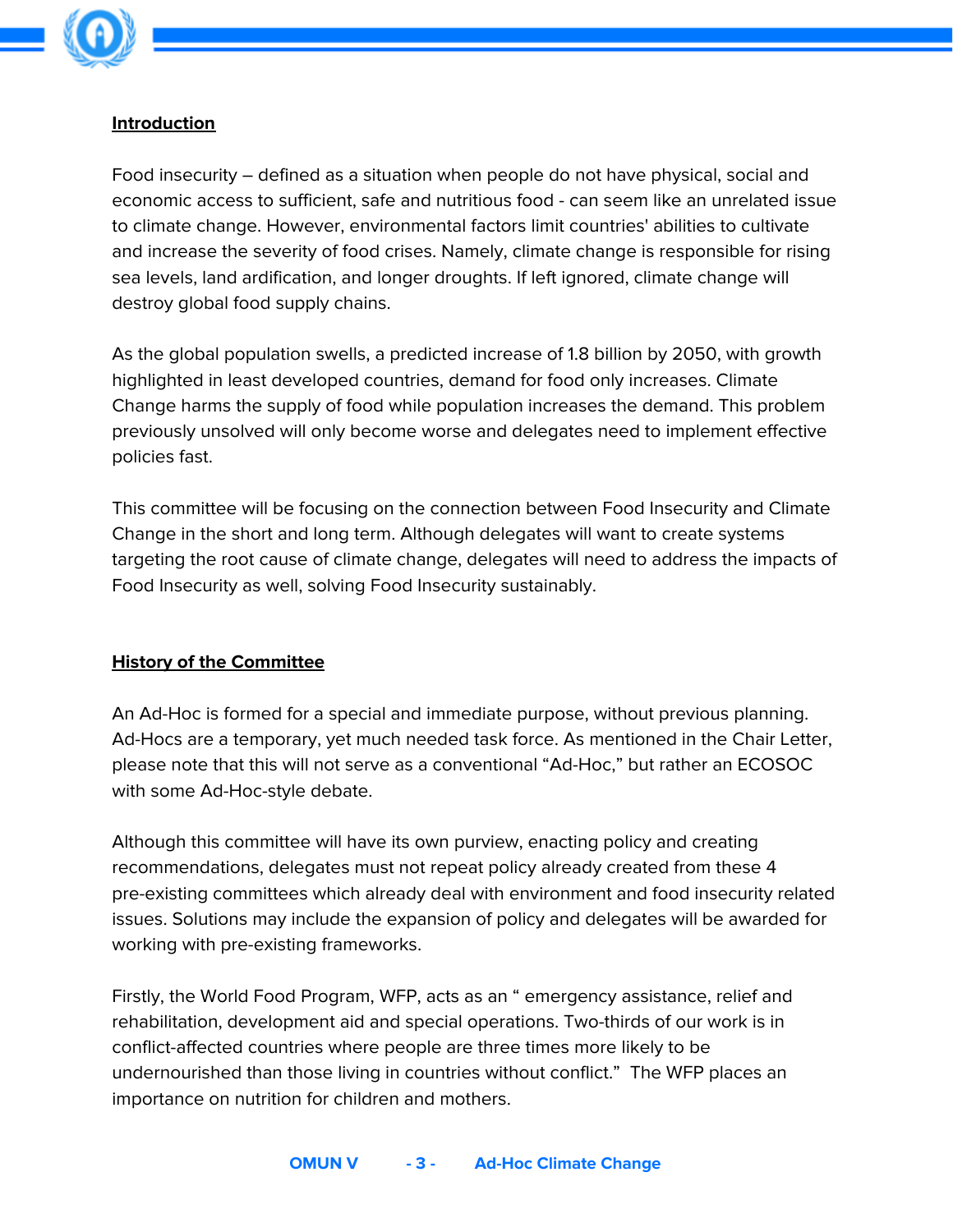

Secondly, the Committee on World Food Security, CFS, acts as the intergovernmental platform for all stakeholders involved in combating Food Insecurity. The CFS provides policy recommendations. If delegates want to create solutions, it is highly recommended to look at these policy recommendations and ensure they are being incorporated in discussion .

Thirdly, the International Fund for Agricultural Development, IFAD, is an international financial institution. In particular, it focuses on developing low income farmers. The IFAD has created a toolkit to assess every country's agricultural situation and invest on a case-by-case basis.

Fourthly, the Food and Agriculture Organization, FAO, seeks to make pre existing agricultural systems more efficient and sustainable, reduce rural poverty, and increase resilience against threats and crises.

#### **Sub topic 1: Short Term Crises**

Food Insecurity is concentrated in few areas and correlates with areas of low development. In 2017, Eastern Africa had the world's highest rate of undernourishment with 31.4 percent of the population undernourished, followed by Middle Africa with 26.1 percent and the Caribbean with 16.5 percent. Western Africa, the Middle East, and South Asia also had rates of undernourishment higher than ten percent. Contrastingly, North America only had a rate of undernourishment less than 2.5 percent.

Short- term general malnutrition stems from external shocks, natural disasters like floods and internal conflicts. Climate Change increases the intensity of natural disasters and can cause internal conflicts.

The Yemeni crisis affects 10 million people. Government forces fighting against rebels, who shut down access to ports which were responsible for necessary food aid. Although this committee can not stop internal conflicts, it can work to subside the food crises. For example, the WFP managed to provide food stamps, through a block chain, to provide food in the ongoing Syrian Crisis.

In terms of natural disasters, recently, Cyclone Idai decimated Mozambique. Destroying crops right before harvest and waterlogging cropland, rendering it useless. Developing countries lack the resources to respond quickly to these disasters. Meaning even the smallest shocks can cause long term impacts.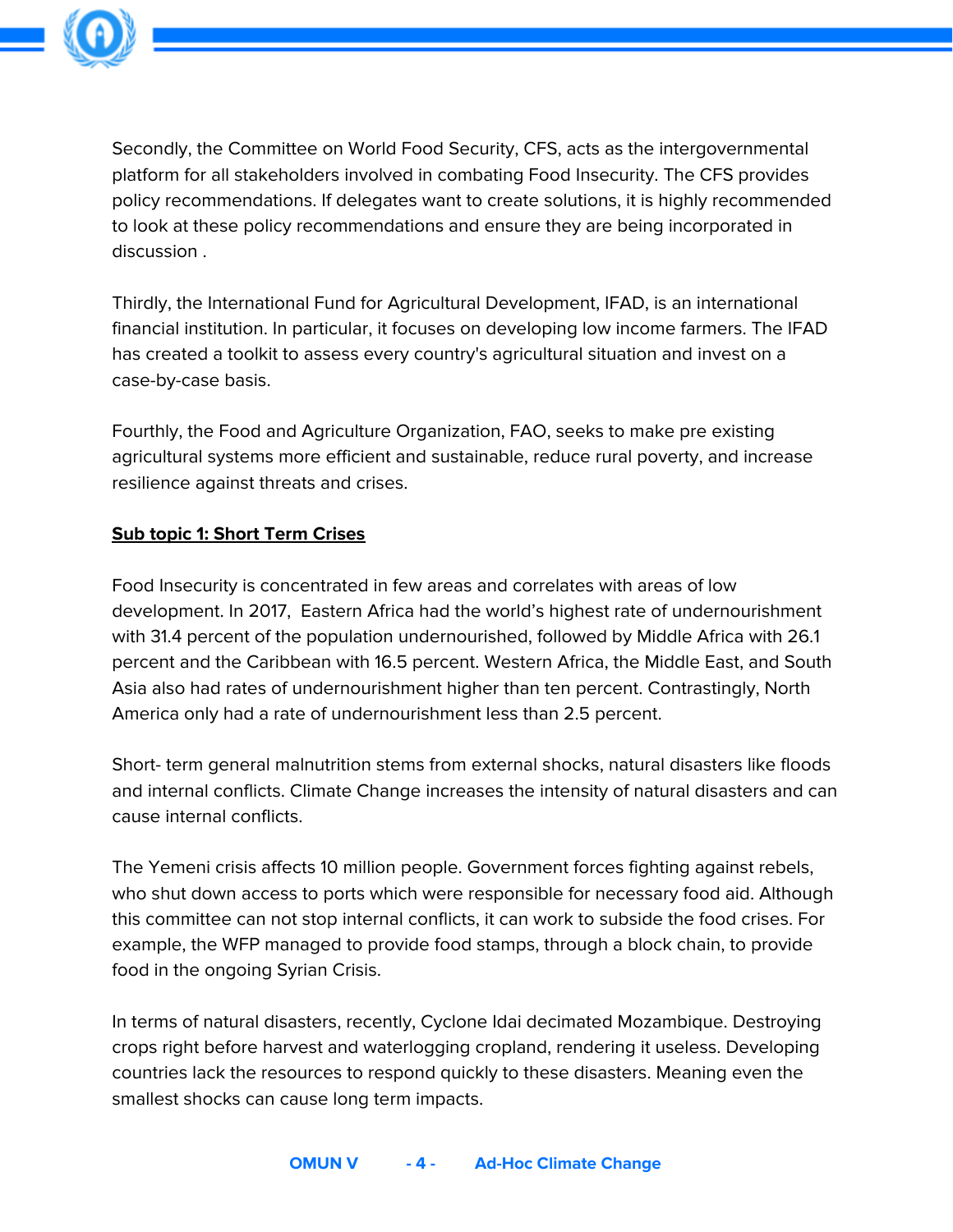

Sadly, Climate Change also increases the spread of pests. Fall armyworms, reduced corn yields by almost 16 million tons in 2017. Pesticides may seem like an easy solution to this problem. However, specific pesticides must be developed and the pesticides need to be environmentally friendly, this solution takes time and is costly.

The mechanism for solving short term food insecurity has been food aid. Food aid is the immediate insurgence of food in areas of crisis. However, often governments will use food aid to "food dump". For example, countries will sell/ donate their large amounts of excess food to developing countries. This excess food results in a surplus of supply, crashing the food market for small farmers, strangling their ability to develop and prosper. Food aid is often criticized for being used as a means for developed countries to ignore Food Insecurity issues. Often countries will donate their food and leave, disregarding the long term structures that need to be in place to ensure a country will not ever need food aid again.

However, food aid helps the smallest stakeholder - the consumers - who cannot produce for themselves. This point is especially apparent when considering the impact of crises limiting most people's ability to cultivate and some markets are not self sufficient enough to provide food for the population.

Food assistance on the other hand is an ideology that has largely been gaining popularity in the early 2000s. Food assistance works with local farmers, with the goal of these nations to never require food aid. food assistance takes many forms. Mainly, food assistance takes the form of cash vouchers. Cash vouchers are typically money given to communities to stimulate more economic interaction- such as, giving consumers more money to spend on food. Or can be used to increase supply by supplementing farming costs. Also, food assistance can be carried out through providing research on the most drought resilient crops. Food assistance is almost any practice which provides a mechanism towards development.

Similarly, food assistance faces issues like food aid. Less people are affected by food assistance as programs tend to be more expensive, this means more people are at risk of food insecurity. Secondly, food assistance programs infringe on a country's sovereignty as they start to decide who receives help and teach new information that the government may not want to be practiced. Thirdly, food assistance requires screening and monitoring. Delegates will have to find a solution to monitor the use of cash vouchers and ensure they are going towards food and not other unintended purposes.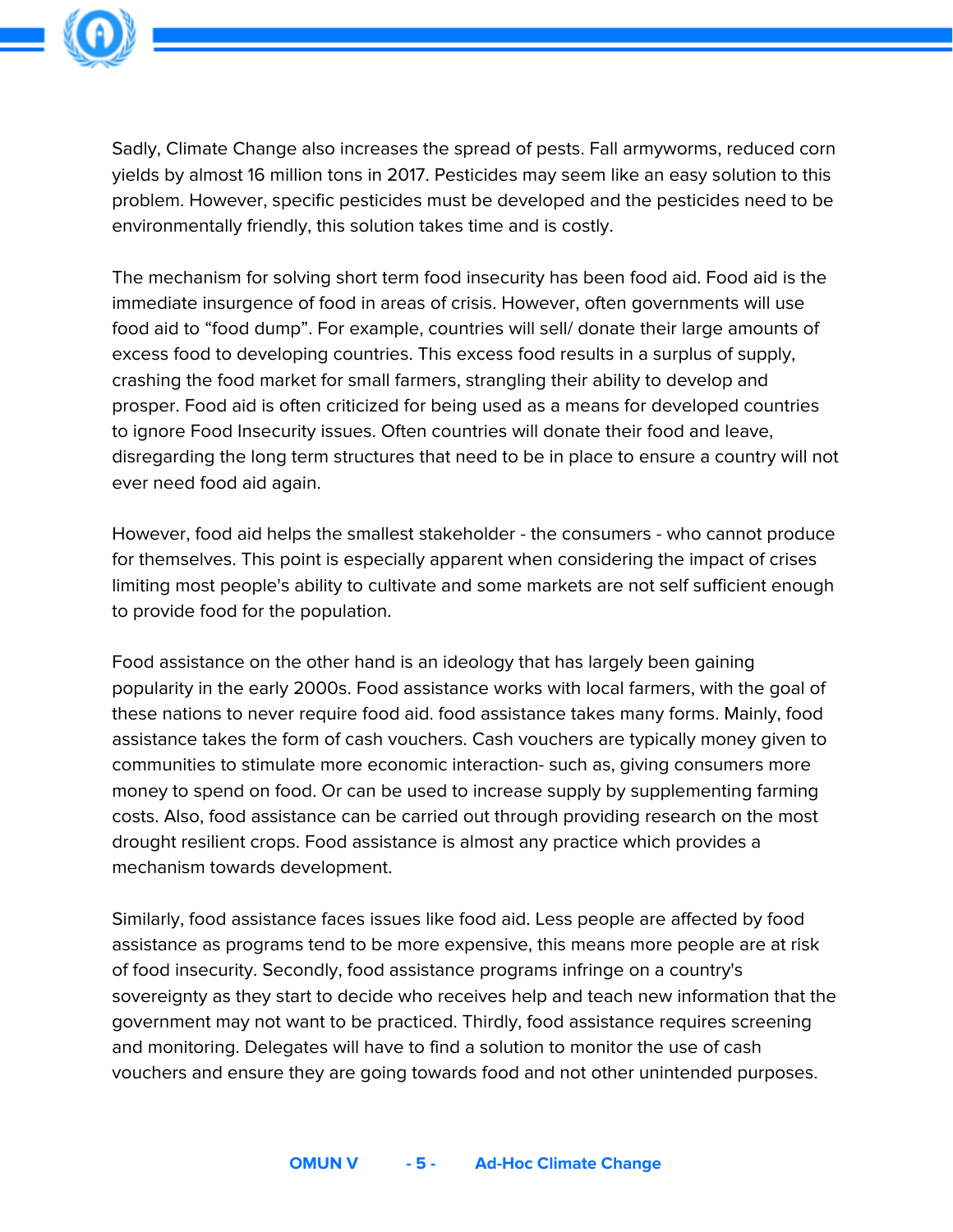

#### **Subtopic 2.0: Long Term Issues**

As previously discussed Climate Change will hurt the supply chain of food. Currently, droughts have become more common in places like Australia which have caught headlines. Areas like Egypt will start to suffer from reduced precipitation. Worryingly, humanity has already started to unsustainably draw from groundwater sources and acidify aquifers. This practice extremely affects those in low latitudes. For example the Punjab, the breadbasket for 1 billion stands to lose production due to reduced water.

Rivers have also started to dry out. The six major rivers have started to run dry before reaching the sea. This fact is especially scary considering the majority of the population tend to live at the basin of these rivers. This phenomenon is caused by the excessive use of water to grow crops now. Meaning, we are borrowing from the future and still failing to provide food to everyone.

Land degradation will only increase. Areas are becoming too dry to have adequate soil. Agriculture gradually removes the topsoil and its nutrients. In 1990, 201 million hectares of land suffered due to win or water erosion, and the number has only increased. As a recurring theme, human land practices increase the amount of land degradation, again borrowing from the future, leading to a debt we may never be able to pay back.

Also, increased temperatures places stress on livestock production. As livestock fights off increased heat, they produce less milk. 80% of agricultural land in the world is dedicated to livestock. In Africa, there was a drop of 25% in milk production.

Lastly, as we all know too much about, pollinators are collapsing. Temperature changes change our season cycles and pollinators can no longer interact with the same plants they used to.

To combat Climate Change the world has largely disagreed on the best method. Mitigation versus Adaptation has separated the developed countries from the developing. Developed countries prefer mitigation as they are the contributors to Climate Change. Developing countries prefer adaptation investments as they already feel the brunt of Climate Change. For example, the island of Kiribati is predicted to be submerged underwater in 100 years. However, mitigation if successful helps everyone as it reduces the impact of Climate Change. On the other hand, adaptation only helps those most affected.

Also, as delegates debate where climate finance should be directed, it is important to mention the lack of climate financing. Developed countries pledge \$100 billion a year in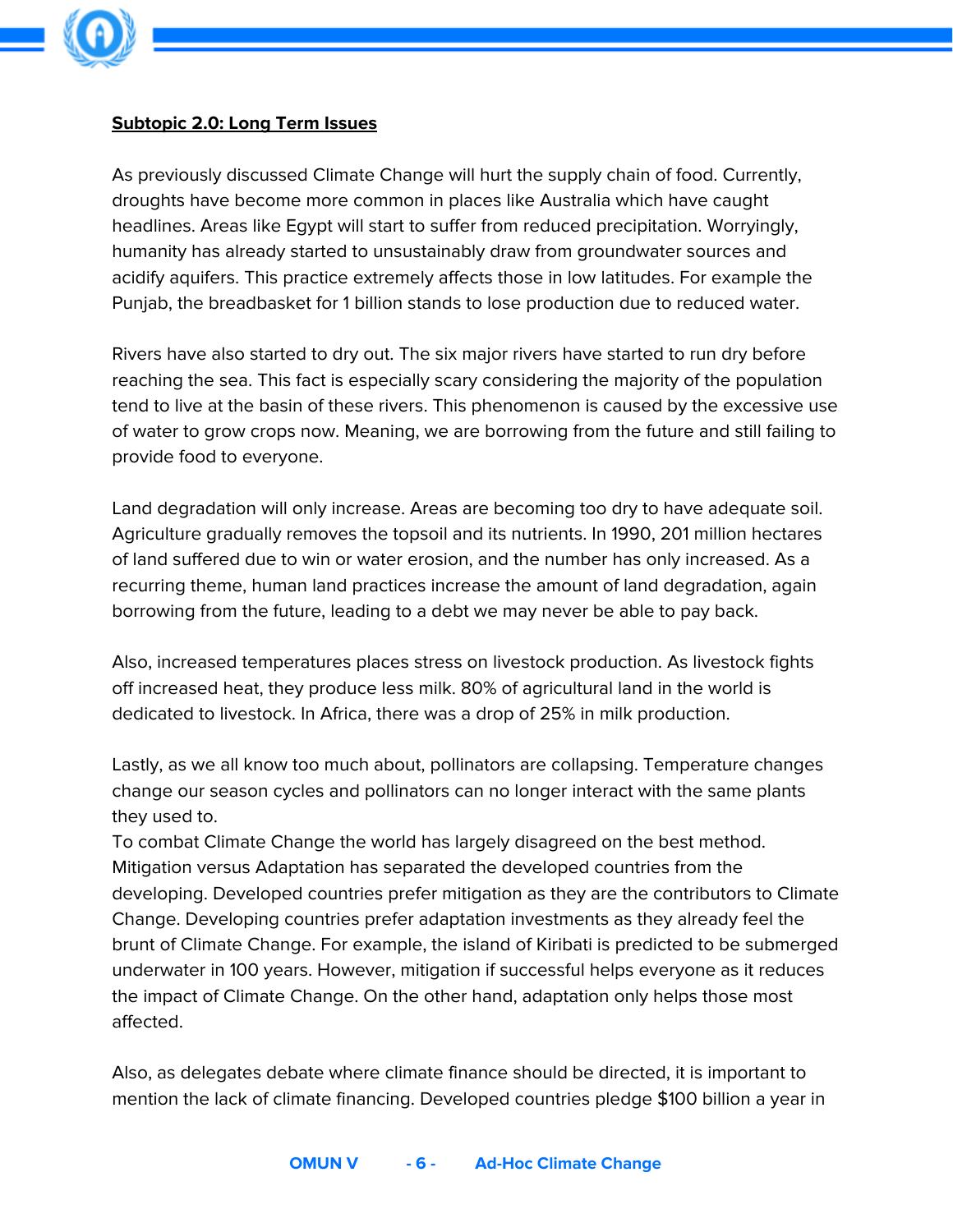

the Paris Agreement. That number in reality is around \$15 billion towards developing countries. The UN estimate for funds needed in developing countries ranges from \$49 billion to \$171 billion a year. 3-11 times greater.

Thirdly, delegates need to make effective policies which have mechanisms to keep countries on track and would change our course for climate failure. For example, even if the most ambitious Paris targets are met, three degrees rise, this would be disastrous for the world. The US Department of Defense, predicts a 2.5 metres sea level rise. If we cut the three degrees in half, there will still be a 0.40 metre rise by 2100. China would lose around 100,000 square kilometers of prime agricultural land in its productive delta regions.

1.5 degrees is an important number to this committee. A 1.5 degree rise is the temperature rise by 2030. A report stated "Food production [will be] inadequate to feed the global population and food prices [will] skyrocket, as a consequence of a one-fifth decline in crop yields, a decline in the nutrition content of food crops, a catastrophic decline in insect populations, desertification, monsoon failure and chronic water shortages, and conditions too hot for human habitation in significant food-growing regions." Another study claimed if we stay in the same position and fail to create new technology, there will be an increase of 1.7 billion undernourished in 2050. Although these reports may seem extreme, they should still be taken into account when discussing the need for climate policy.

Rising salinity is extremely damaging to rice and corn. In the US rising sea levels have poisoned soil with too much salt, degrading the corn crops. Ironically, drainage ditches, a practice in many countries, act as conduits for excess water caused by draining sea levels salt water has an easy access to seep into the soil. Fish farms are heavily impacted by salinity as fish can only withstand certain salt levels. Forests that protect coasts from storm surges and are often areas with fish in them, will be destroyed by rising sea levels. However, not all impacts of rising temperatures are necessarily bad. Some countries will receive more rain and therefore be able to produce a variety of crops as they have more water. Also, as temperatures get warmer some countries will experience longer cultivation periods. Unfortunately, the benefactors of rising temperature are already Food Secure. In conclusion, there will be less land to plant, crops will have less resources to draw on, all while more people will need food.

An international consensus is to use the land we have more efficiently. Implementation is not agreed on. GMOs have the power to create drought resilient super crops which contain far more nutrients compared to any other alternative. Also, GMOs are quick to develop. However, GMOs are largely criticized by developing countries. GMOs often out